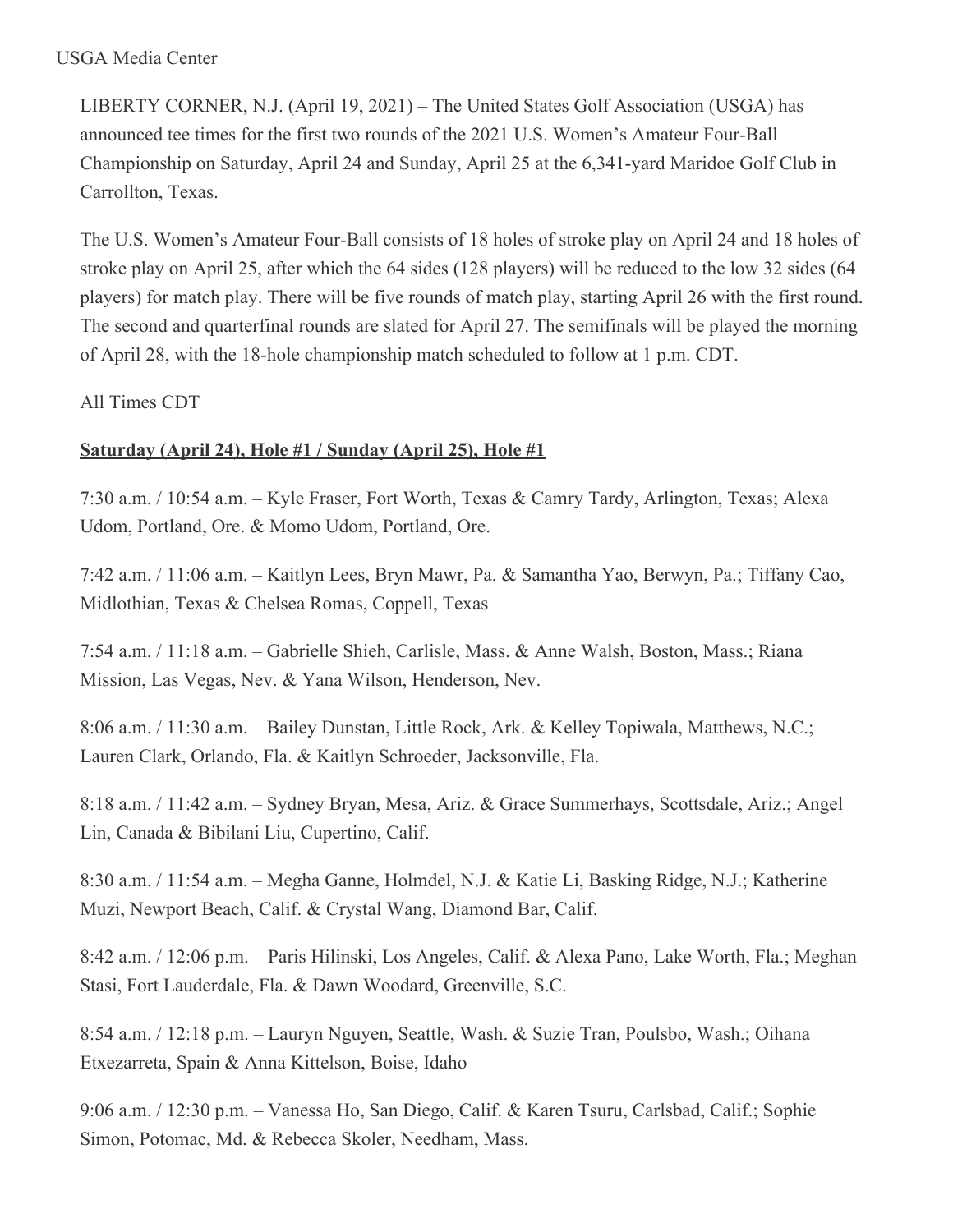9:18 a.m. / 12:42 p.m. – Amber Li, Bellevue, Wash. & Wenna Zhang, Sammamish, Wash.; Clare Sorensen, Sacramento, Calif. & Kelly Wilson, El Dorado Hills, Calif.

9:30 a.m. / 12:54 p.m. – Evelyn Arguelles, Mexico & Hanna Harrison, Dallas, Texas; Sammi Lee, Winter Park, Fla. & Mary Ellen Shuman, St. Simons Island, Ga.

9:42 a.m. / 1:06 p.m. – Ami Gianchandani, Watchung, N.J. & Kaitlyn Lee, Scarsdale, N.Y.; Taylor Ledwein, New Prague, Minn. & Megan Welch, Lakeville, Minn.

9:54 a.m. / 1:18 p.m. – Riley Lewis, Edwardsville, Ill. & Gracie Piar, East Alton, Ill.; Madelyn Gamble, Pleasant Hill, Calif. & Hannah Harrison, Granite Bay, Calif.

10:06 a.m. / 1:30 p.m. – Savannah Barber, Fort Worth, Texas & Alexa Saldana, Mexico; Anna Davis, Spring Valley, Calif. & Lucy Yuan, San Diego, Calif.

10:18 a.m. / 1:42 p.m. – Megan Propeck, Leawood, Kan. & Amanda Sambach, Charlotte, N.C.; Lauren Cox, Orange, Texas & Katie Finley, Ardmore, Okla.

10:30 a.m. / 1:54 p.m. – Carlota Palacios, Spain & Jennifer Rosenberg, Laurel Hollow, N.Y.; Brooke Biermann, Wildwood, Mo. & Julia Misemer, Overland Park, Kan.

10:54 a.m. / 7:30 a.m. – Jordan Fischer, North Ft. Myers, Fla. & Chloe Kovelesky, Boca Raton, Fla.; Maria Fernanda Martinez, Mexico & Maria Jose Martinez, Mexico

11:06 a.m. / 7:42 a.m. – Ariel Gonzalez, Mexico & Vania Simont, Mexico; Loralie Cowart, Winston, Ga. & Ava Merrill, Johns Creek, Ga.

11:18 a.m. / 7:54 a.m. – Montgomery Ferreira, Tacoma, Wash. & Lily McCauley, Olympia, Wash.; Meghan Royal, Carlsbad, Calif. & Anika Varma, India

11:30 a.m. / 8:06 a.m. – Kim Benedict, Bonita Springs, Fla. & Kelli Pry, Tampa, Fla.; Ashley Chow, Canada & Katie James, Pittsburgh, Pa.

11:42 a.m. / 8:18 a.m. – Sarah Beqaj, Canada & Britta Snyder, Ames, Iowa; Thienna Huynh, Lilburn, Ga. & Sara Im, Duluth, Ga.

11:54 a.m. / 8:30 a.m. – Sarah Kahn, Windermere, Fla. & Samantha Vodry, Little Elm, Texas; Tiffany Le, Covina, Calif. & Kate Villegas, Arcadia, Calif.

12:06 p.m. / 8:42 a.m. – Alexis Hios, Rye, N.Y. & Noelle Maertz, Clark, N.J.; Shelly Edwards, Boulder, Colo. & Erin Houtsma, Denver, Colo.

12:18 p.m. / 8:54 a.m. – Maria Fernanda Calleja Pineda, Mexico & Maria Garcia Arroyo, Mexico; Laney Frye, Nicholasville, Ky. & Maria Villanueva, Spain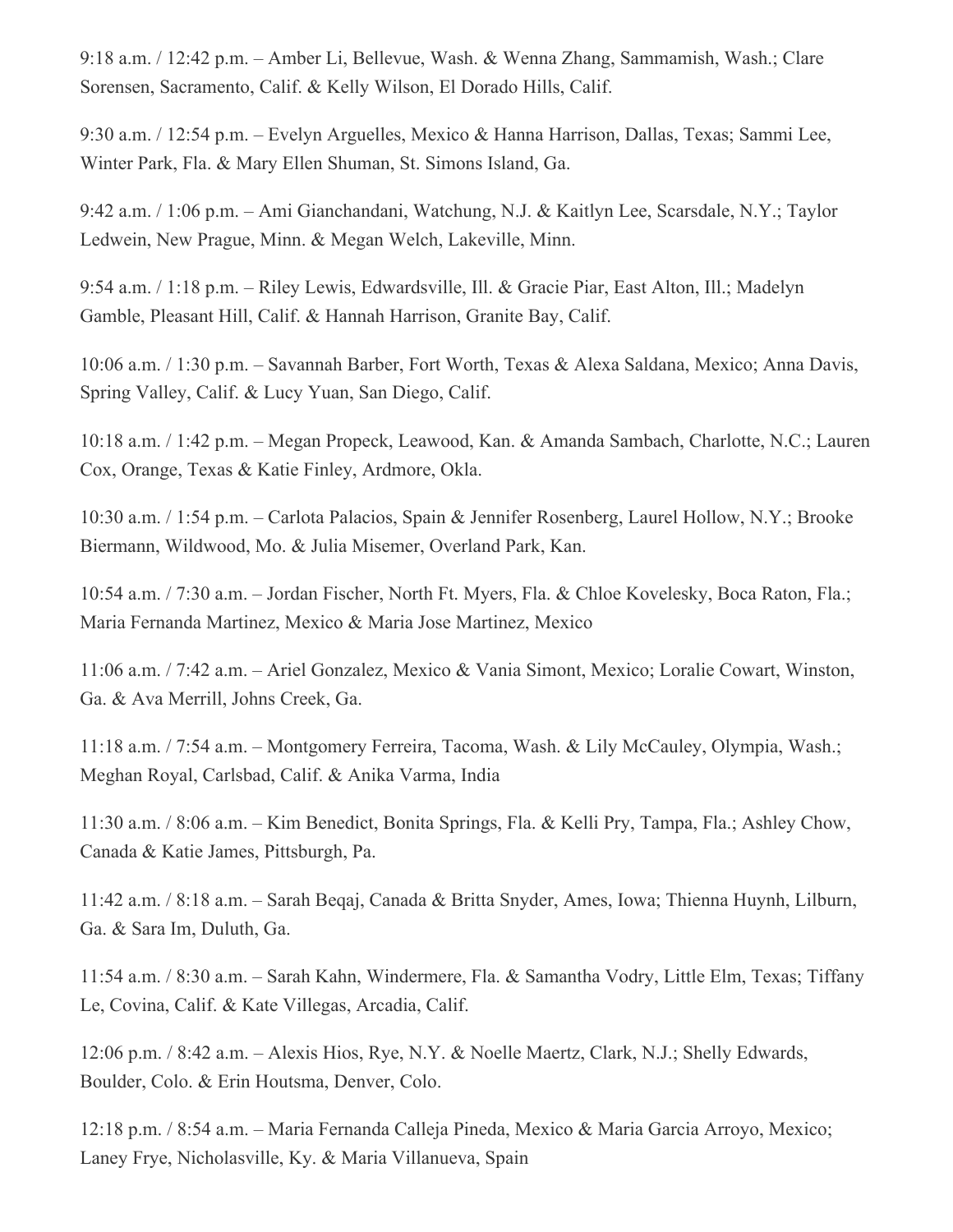12:30 p.m. / 9:06 a.m. – Kimberly Dinh, Midland, Mich. & Ashley Mantha, Ann Arbor, Mich.; Ellen Port, St. Louis, Mo. & Lara Tennant, Portland, Ore.

12:42 p.m. / 9:18 a.m. – Jillian Bourdage, Tamarac, Fla. & Casey Weidenfeld, Pembroke Pines, Fla.; Janae Leovao, Oceanside, Calif. & Jasmine Leovao, Oceanside, Calif.

12:54 p.m. / 9:30 a.m. – Emerson Blair, West Point, Miss. & Anna Heck, Memphis, Tenn.; Melena Barrientos, Plano, Texas & Rylie Heflin, Avondale, Pa.

1:06 p.m. / 9:42 a.m. – Reagan Gray, Missouri City, Texas & Jacqueline Nguyen, Houston, Texas; Samantha Brown, Westfield, Ind. & Michaela Headlee, Carmel, Ind.

1:18 p.m. / 9:54 a.m. – Angelina Kim, Tenafly, N.J. & Claire Lu, Edison, N.J.; Chloe Lauer, France & Myah McDonald, Kaneohe, Hawaii

1:30 p.m. / 10:06 a.m. – Jensen Castle, Columbia, S.C. & Marissa Wenzler, Dayton, Ohio; Gianna Clemente, Warren, Ohio & Avery Zweig, McKinney, Texas

1:42 p.m. / 10:18 a.m. – Sophie Linder, Carthage, Tenn. & Karoline Tuttle, Lake Mary, Fla.; Daniela Chipchase, Colombia & Naomi Ramirez Aizawa, Mexico

1:54 p.m. / 10:30 a.m. – Kate Strickland, Lincoln, Neb. & Kate Tilma, Wichita, Kan.; Darla May Dela Torre, Fairfield, Calif. & Varsha Ramachandran, San Jose, Calif.

## **Maridoe Golf Club Hole by Hole**

| Hole     |  |    |                  |  |  |                   | `otal |
|----------|--|----|------------------|--|--|-------------------|-------|
| $\ $ Par |  |    |                  |  |  |                   |       |
| Yards    |  | 89 | $\frac{1345}{5}$ |  |  | $0^{\circ}$<br>УO | 092   |

| Hole     |     |                 |     |     |         |     |  | Total             |
|----------|-----|-----------------|-----|-----|---------|-----|--|-------------------|
| $\ $ Par |     |                 |     |     |         |     |  |                   |
| Yards    | 388 | $\frac{1}{518}$ | 417 | 404 | $\ 164$ | 478 |  | $\parallel$ 3,249 |

Note: Yardages subject to change.

## **About the USGA**

The USGA is a nonprofit organization that celebrates, serves and advances the game of golf. Founded in 1894, we conduct many of golf's premier professional and amateur championships, including the